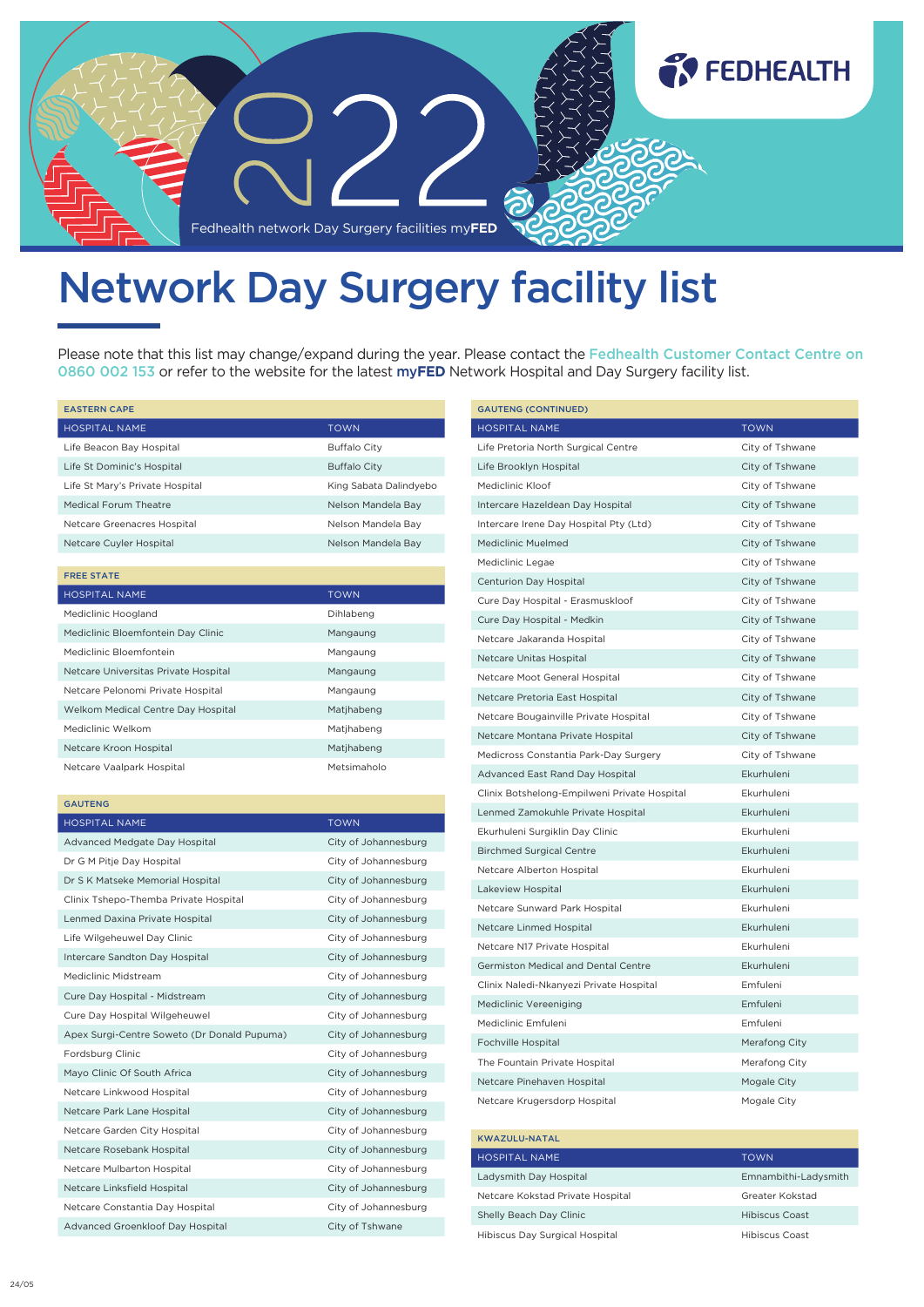

| <b>KWAZULU-NATAL (CONTINUED)</b>             |                |
|----------------------------------------------|----------------|
| <b>HOSPITAL NAME</b>                         | <b>TOWN</b>    |
| Netcare Margate Hospital                     | Hibiscus Coast |
| Mediclinic Victoria Hospital                 | KwaDukuza      |
| Kwadukuza Private Hospital                   | KwaDukuza      |
| Mediclinic Pietermaritzburg                  | Msunduzi       |
| Netcare St Anne's Hospital                   | Msunduzi       |
| Mediclinic Newcastle                         | Newcastle      |
| Mediclinic Newcastle Day Hospital            | Newcastle      |
| Ribumed Day Clinic                           | eThekwini      |
| Isipingo Hospital Ltd                        | eThekwini      |
| Westridge Surgical                           | eThekwini      |
| <b>KZN Day Clinic</b>                        | eThekwini      |
| Medstone Day Theatre (Pty) Taumhlang         | eThekwini      |
| Netcare Parklands Hospital                   | eThekwini      |
| Netcare St Augustine's Hospital              | eThekwini      |
| Netcare Kingsway Hospital                    | eThekwini      |
| Medicross Pinetown Medical and Dental Centre | eThekwini      |
| Richards Bay Medical Institute               | uMhlathuze     |
| Medicross Richards Bay Day Theatre           | uMhlathuze     |
| Lenmed Howick Private Hospital               | uMngeni        |
| Howick Day Clinic                            | uMngeni        |

### LIMPOPO

MPUMALANGA

| <b>HOSPITAL NAME</b>            | <b>TOWN</b>     |
|---------------------------------|-----------------|
| Mediclinic Tzaneen              | Greater Tzaneen |
| Medleb Private Hospital         | Lepelle-Nkumpi  |
| Mediclinic Lephalale            | Lephalale       |
| Zoutpansberg Private Hospital   | Makhado         |
| Mediclinic Limpopo - Day Clinic | Polokwane       |
| Mediclinic Limpopo              | Polokwane       |
| Mediclinic Thabazimbi           | Thabazimbi      |

| <b><i>PPUPALANGA</i></b>               |               |
|----------------------------------------|---------------|
| <b>HOSPITAL NAME</b>                   | <b>TOWN</b>   |
| Advanced Health De La Vie Day Hospital | Fmalahleni    |
| Mediclinic Highveld                    | Govan Mbeki   |
| Mediclinic Nelspruit Day Clinic        | Mbombela      |
| Mediclinic Nelspruit                   | Mbombela      |
| Rh Piet Retief Private Hospital        | Mkhondo       |
| Mediclinic Frmelo                      | Msukaligwa    |
| Life Midmed Hospital                   | Steve Tshwete |
|                                        |               |

| <b>NORTH WEST</b>                         |                   |
|-------------------------------------------|-------------------|
| <b>HOSPITAL NAME</b>                      | <b>TOWN</b>       |
| Wilmed Park Private Hospital              | City of Matlosana |
| Mediclinic Brits                          | Madibeng          |
| Clinix Itokolle-Victoria Private Hospital | Mafikeng          |
| Netcare Ferncrest Hospital                | Rustenburg        |
| Mediclinic Potchefstroom                  | Tlokwe            |
| Potchefstroom Medical & Dental Centre     | Tlokwe            |
| <b>NORTHERN CAPE</b>                      |                   |

**TO FEDHEALTH** 

| HOSPITAL NAME                    | <b>TOWN</b> |
|----------------------------------|-------------|
| Lenmed Kathu Private Hospital    | Gamagara    |
| Mediclinic Upington              | Khara Hais  |
| Medi - Harts Day Clinic          | Phokwane    |
| <b>Mediclinic Gariep</b>         | Sol Plaatie |
| Kimberley Narko Clinic (Pty) Ltd | Sol Plaatie |

# WESTERN CAPE HOSPITAL NAME TOWN TOWN Advanced Worcester Surgical Centre Breede Valley Mediclinic Worcester Breede Valley Advanced Durbanville Surgical Centre City of Cape Town Advanced Panorama Surgical Centre City of Cape Town Advanced Harbour Bay Surgical Centre City of Cape Town Life Sport Science Orthopaedic Surgical Day Centre City of Cape Town Mediclinic Cape Gate City of Cape Town Mediclinic Durbanville - Day Clinic City of Cape Town Intercare Day Hospital Century City City City City of Cape Town Mediclinic Stellenbosch Day Clinic City of Cape Town Mediclinic Cape Gate - Day Clinic City of Cape Town Mediclinic Winelands Day Clinic City of Cape Town Mediclinic Louis Leipoldt City of Cape Town Mediclinic Panorama City of Cape Town Mediclinic Constantiaberg City of Cape Town Mediclinic Milnerton City of Cape Town Mediclinic Cape Town City of Cape Town Cure Day Hospital - Bellville City of Cape Town Melomed Mitchells Plain City of Cape Town Melomed Gatesville City of Cape Town Netcare Kuilsriver Hospital **City of Cape Town** Netcare Blaauwberg Hospital City of Cape Town Medicross Foreshore Day Hospital **City of Cape Town** Netcare N1 City Hospital City of Cape Town Medicross Langeberg Medical and Dental Centre City of Cape Town Medicross Tokai Medical and Dental Centre City of Cape Town Mediclinic Paarl Drakenstein Cure Day Hospital - Paarl Drakenstein Drakenstein